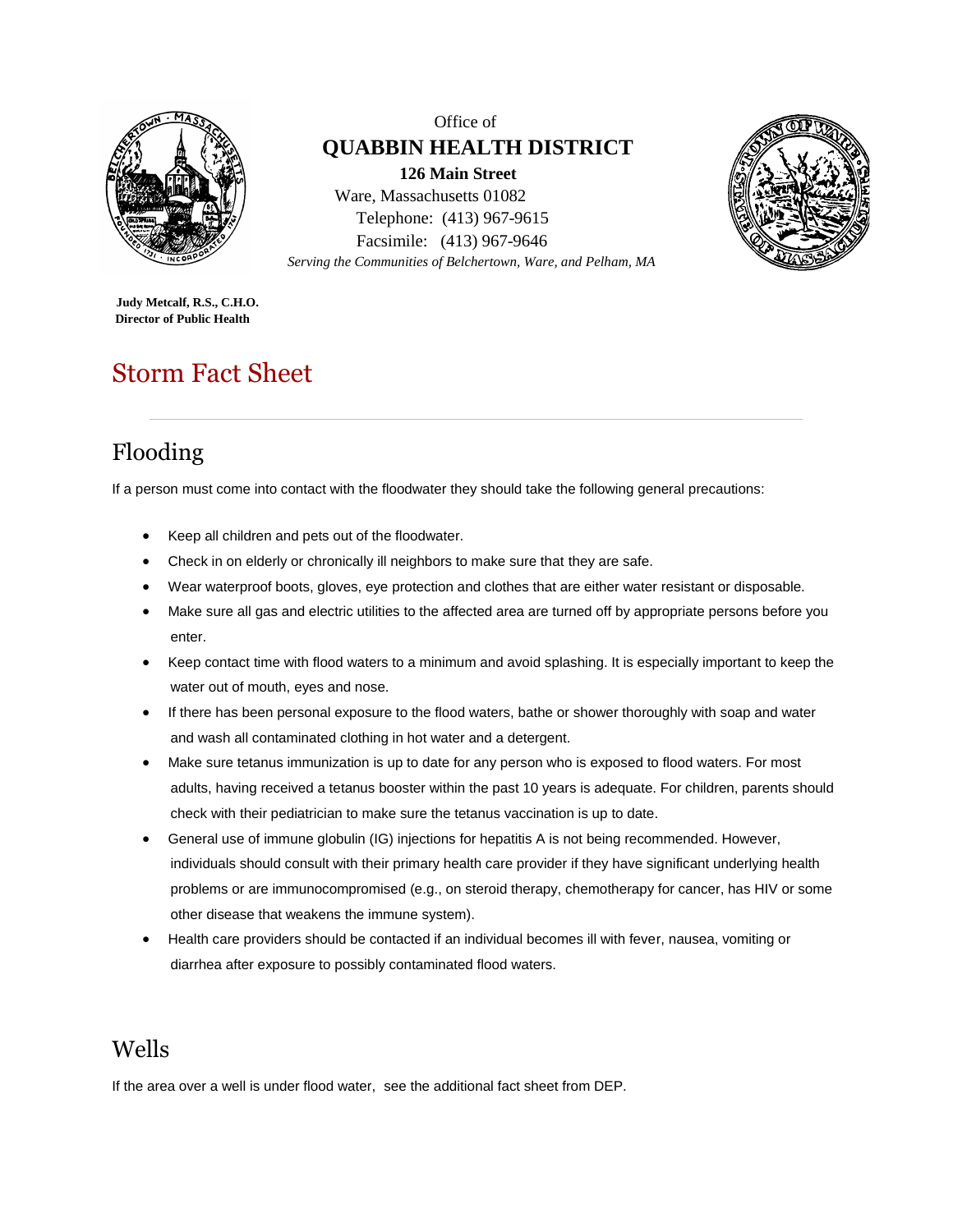### Homes and buildings

Flooded buildings should be pumped out and disinfected. After the water is pumped out, solid wastes should be disposed of in a functioning sewage disposal system or sealed in plastic bags for ultimate disposal in an approved landfill. All flooded floor and wall surfaces should be washed with a solution of two capfuls of household bleach for each gallon of water. Any household articles affected by floodwaters should be washed with the same solution. Carpeting, mattresses and upholstered furniture should be disposed of or cleaned and disinfected by a professional cleaner.

#### Yards

Yards that have been contaminated by flooded sewage systems should be disinfected by a liberal application of lime. Children and animals should be kept away from limed areas until the lime is no longer visible.

### Power Failure/Food Safety

Heavy rain can mean a disruption in electrical and gas service and the availability of potable water. When power goes off in the refrigerator, you can normally expect food inside to stay safely cold for 4 to 6 hours, depending on how warm your kitchen is. Here are some additional guidelines:

- Add a block of ice to the refrigerator if the electricity is off longer than 4-6 hours. As this ice melts, the water may saturate food packages. Keep packages out of the water as it drains.
- High protein foods (dairy products, meat, fish, and poultry) should be consumed as soon as possible if power is not restored immediately. They cannot be stored safely at room temperature.
- Fruits and vegetables can be kept safely at room temperature until there are obvious signs of spoilage.
- A fully stocked freezer will keep food frozen 2 days if the door remains closed. A half-full freezer can keep foods frozen about one day.
- If you are purchasing perishable foods from a market in an area that has been affected by power outages, make sure that the cold foods have been kept below 45 degrees F. and that hot foods have been kept above 140 degrees F.

Generally, do not eat any food that has come in contact with floodwater, especially root and garden vegetables. Citrus fruits should be washed well, sanitized in a chlorine solution and peeled before eating. Apples and other fruits should also be cooked before eating. Carefully examine all canned and bottled goods, these are usually not affected but should be washed thoroughly with approved drinking water and a mild disinfecting solution and rinsed prior to opening and use. Canned or powdered milk may be substituted for fresh milk.

## Injury Prevention

Hazards of floods continue to exist after the water recedes as workers, volunteers and homeowners begin to clean up. There are many hazards besides drowning which may cause serious injury. Some basic cautions should be taken as follows.

Electrical hazards: When entering flooded areas, be aware of electrical hazards. Don't touch any electrical equipment unless you are absolutely sure it is properly grounded or that the power is off. Also, don't operate any electrical